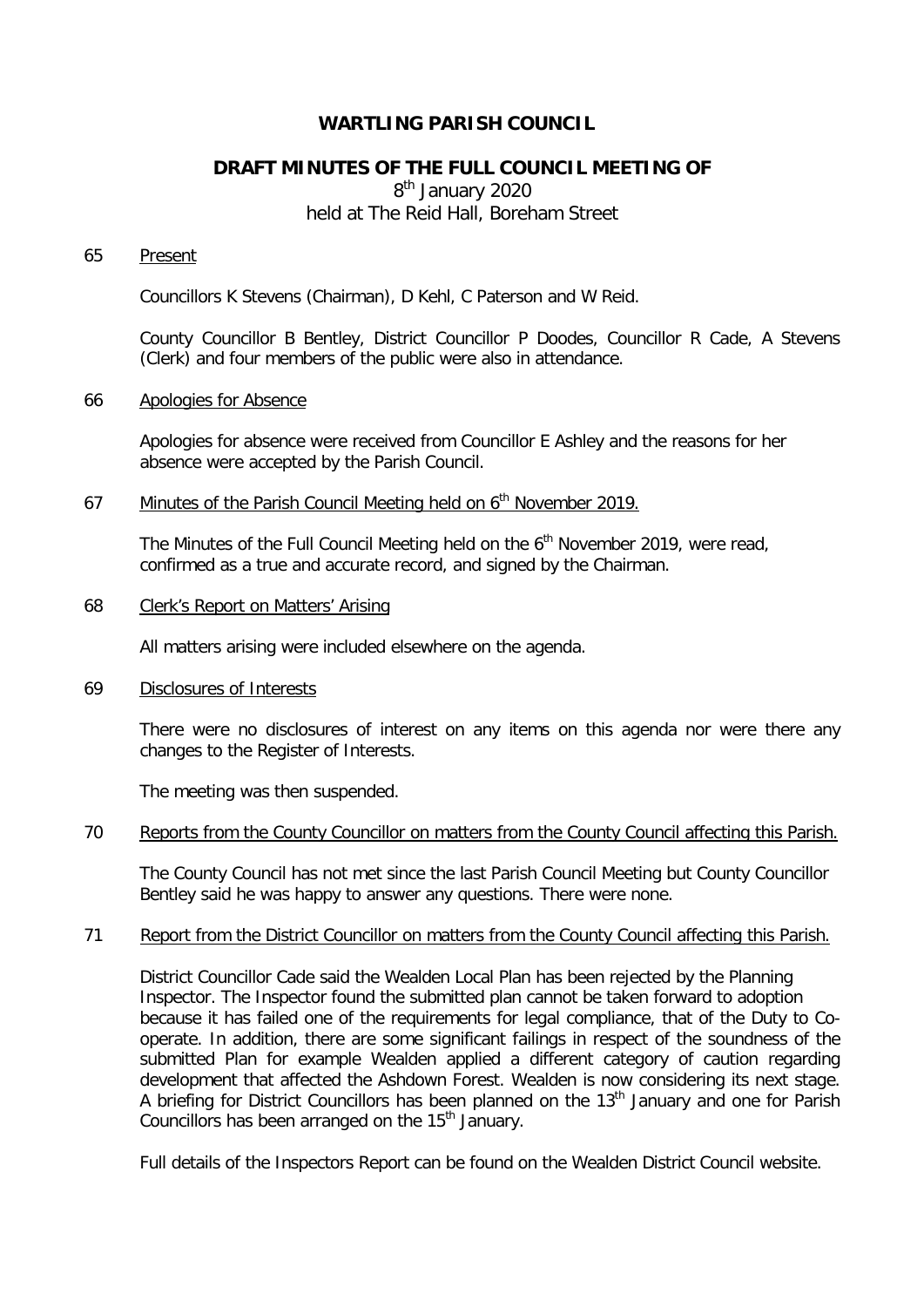## 72 Questions from Members of the Public

There were no questions from members of the public.

The meeting was then re-opened.

# 73 Reports

a) Planning – Planning applications were discussed at the end of the meeting. It was also noted that some planning applications have been held in abeyance by Wealden until the decision on the Local Plan was known. These applications are now going to be considered by the District Council and the Parish Council has been given two weeks to make any additional comments if it wants to. There are currently two affecting this Parish and these were also considered at the end of the meeting.

## b) Environment North

The flooding resulting from the recent wet and windy weather has now subsided. Any fallen trees have been cleared.

## c) Footpaths

There was nothing new to report on this occasion.

## d) Environment South

The fly tipping at each end of the Horse Walk was reported to Wealden District Council and it has now been removed.

e) Highways

Councillor Kehl said the work on the Wartling Road remains unfinished. It was also noted the work recently carried out by ESCC has improved Boreham Lane.

The bottom end of the Horse Walk was reported to be a mess because a car came off the road there. Councillor Stevens said he will take a look and report the matter to the appropriate authority. He said he will also look at some potholes at the Wartling end of Boreham Lane and ask Highways to repair them. A car also appears to have been abandoned in Boreham Lane which he will report too.

f) Police

There was nothing new to report on this occasion.

#### g) Communication

There was nothing new to report on this occasion.

#### h) Speedwatch

The Parish Council has carried out two more Speedwatch Sessions since the last Full Council Meeting. A total of six offenders were reported.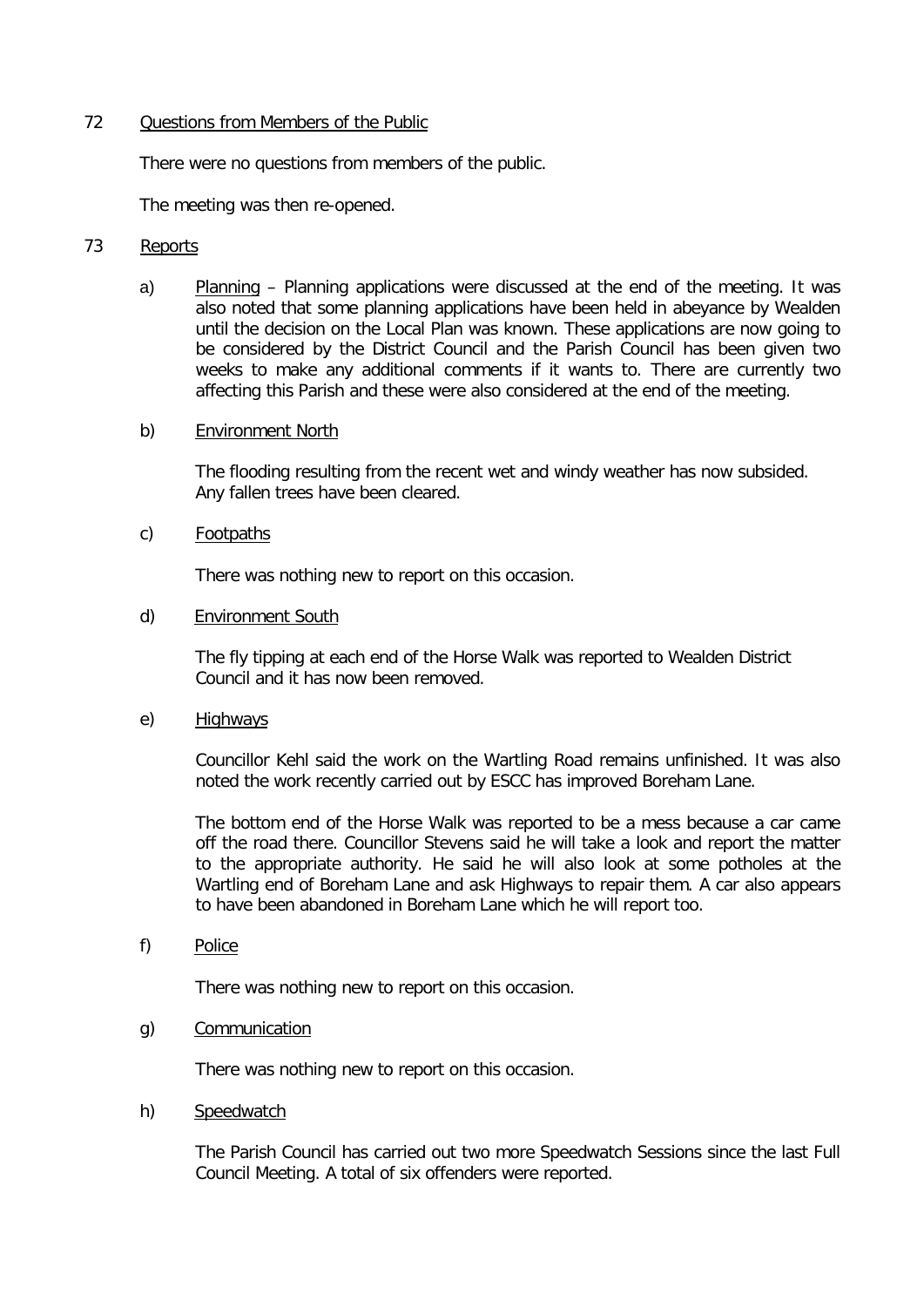## i) Trees

This was covered under Minute 73b.

#### 74 Reports from outside meetings and courses attended

There have been no outside meetings since the last Full Council Meeting.

#### 75 Code of Conduct

Councillors resolved to accept the amendments to the Code of Conduct made by Wealden in November 2019.

## 76 Questions from Parish Councillors

There were no questions from any of the Parish Councillors on this occasion.

## 77 Planning Applications

The following planning applications were considered;

WD/2019/2414/FR - Meridian Farm, Boreham Hill, Boreham Street BN27 4SJ - Retrospective application for erection of two-bedroom dwelling and associated parking – In principal councillors would like to refuse this application because it is retrospective and given the planning history of this property they cannot understand how the submission of a planning application could have been overlooked before work started. However they accept this is not a valid reason to refuse the application so provided Wealden is prepared to approve the application, the Parish Council will not object.

D/2019/2062/F - 1 Coopers Farm Cottages, The Bunkhouse, Wartling ROAD, Hailsham, BN27 1RX - Use of existing ancillary accommodation for occasional holiday let use – In 2009 (WD/2009/0847/F) it was agreed to change the existing private garage to a granny annexe provided the annexe was retained and used as ancillary accommodation to the main house and shall not be separated, let or used independently from the main dwelling. This application seems to be contrary to those conditions. Before approving or objecting we would like to know what is meant by 'occasional' and whether or not a record would have to be maintained to log visits were the application to be approved.

WD/2019/0472/LB - Post Office Cottage, The Strait, Boreham Street, Wartling, BN27 4SF – Extension of hipped roof to form gable and conversion of roof to form a bedroom with ensuite. re-roofing and re- pointing. Insertion of 2 flat roof dormers, lowering of roof void floor, new enclosed porch to rear and demolition of existing garage and replacement with an oak framed garage with room over. Amended plans received to show garage, porch and repointing works removed from scheme. Dormers reduced/repositioned. Two gable windows replaced with single window. Plans received 6 January 2020. – Wartling Parish Council has no objections to this application as long as the materials used have been approved by the District Council's Conservation Officer.

The following planning applications were previously submitted but remain a live application. Wealden has not processed the application for various reasons, not least because of the evolution of the preferred strategy in the Submission Wealden Local Plan 2019. That Plan